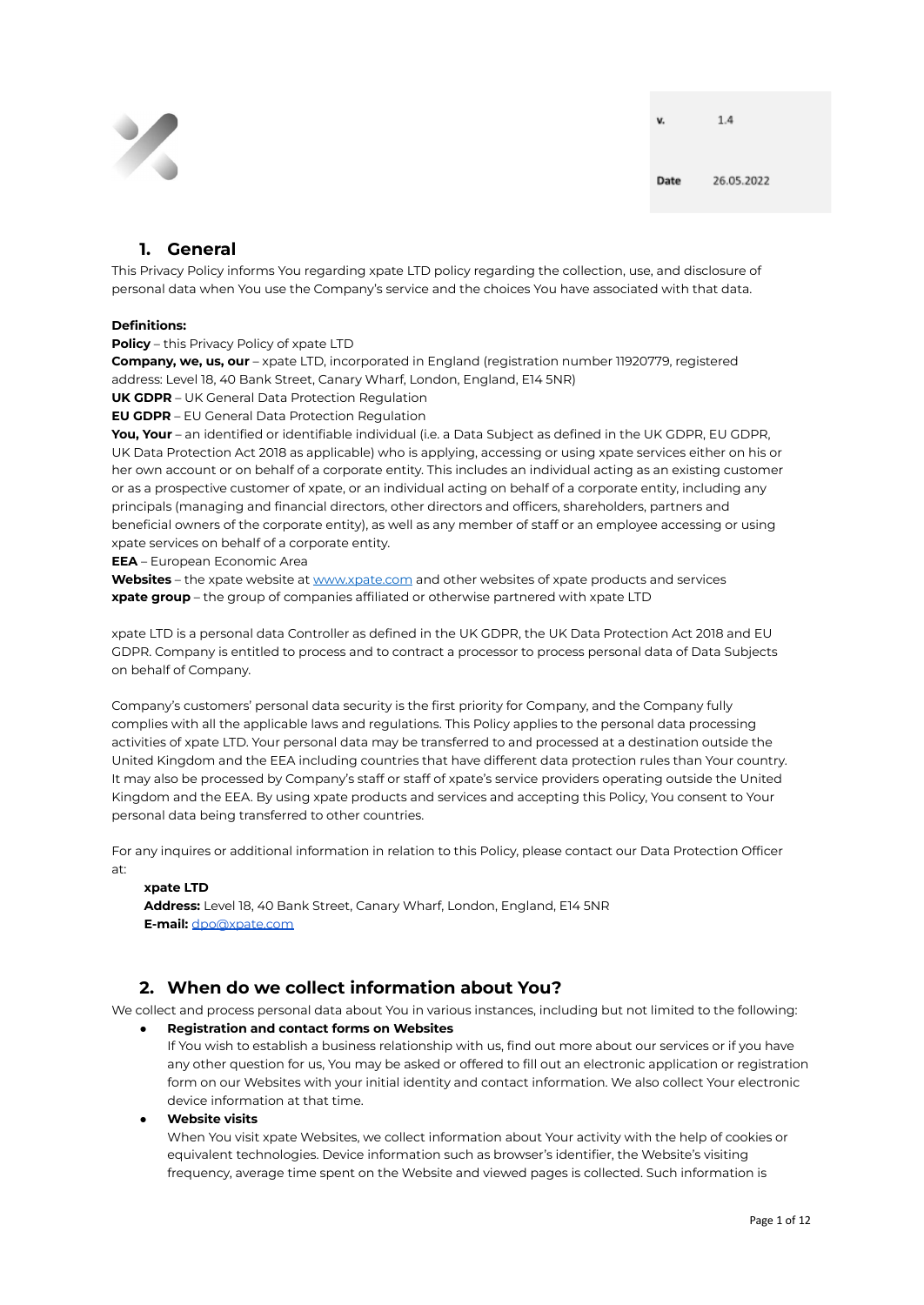collected with the purpose of evaluating the attractiveness of our Websites and to improve their content and functionality.

Cookies are informational files that identify a computer or a mobile device that You use to access our Websites or use our services. We use both **first party cookies** (cookies for which the provider is xpate as the owner of Website domains) and **third party cookies** (cookies for which the provider is a third party such as one providing a service to xpate or conducting analytics or advertising activities). More information about the cookie files used by xpate can be found in xpate's [Cookie](https://xpate.com/cookie-policy) Policy.

### ● **Entering Your account with xpate**

When You enter your xpate online account as a customer, we may obtain personal data to identify You from other visitors of the Website. Data such as device and browser information are collected at that time.

## ● **Using xpate services**

We collect and process information about You while You are using our services, for example, by verifying Your identity, correcting Your contact details, managing Your payment details, processing Your payments, ensuring the security of Your account and our services.

## **Communication with xpate**

We collect information when You communicate to us via email, phone call, Live Chat, Websites and other means. We also process Your personal information when we are contacting You.

● **Customer surveys**

When You participate in our customer survey, we will store the involved personal information.

## **3. What information do we collect and from whom?**

## **3.1. Information You give us**

You may give us information about Yourself when You use our services, contact us, or in other way. Please note that You are only allowed to provide Your own personal data when using the services unless legally authorised otherwise, for the services to be provided correctly.

We will be informing You regarding the specific data that is required for us to collect from You in accordance with the reasonable steps that need to be taken in the course of establishing a business relationship with You or providing a service that You wish to use. The data collected at each stage shall be proportionate to the services we provide to You and the data collection purposes at the time.

We may collect personal data from You directly in the course of establishing a business relationship or providing a service based on the following types of requirement:

#### **● Legal requirement**

This is a requirement that is placed on us by the applicable legislation. If You fail to provide this data category to us, it may prevent us from being able to enter into a business relationship with You or may force us to end our business relationship with You unilaterally.

#### **● Requirement to enter into contract**

This applies to personal data that is needed in order for us to enter into a business relationship with You. Your failure to provide this data category to us may prevent us from being able to enter into a business relationship with You.

**● Contractual requirement**

Personal data covered by this requirement ensures our ability to maintain our business relationship with You. Your failure to provide this data category may force us to end our business relationship with You unilaterally.

Depending on which Service You choose to use, this personal data will be: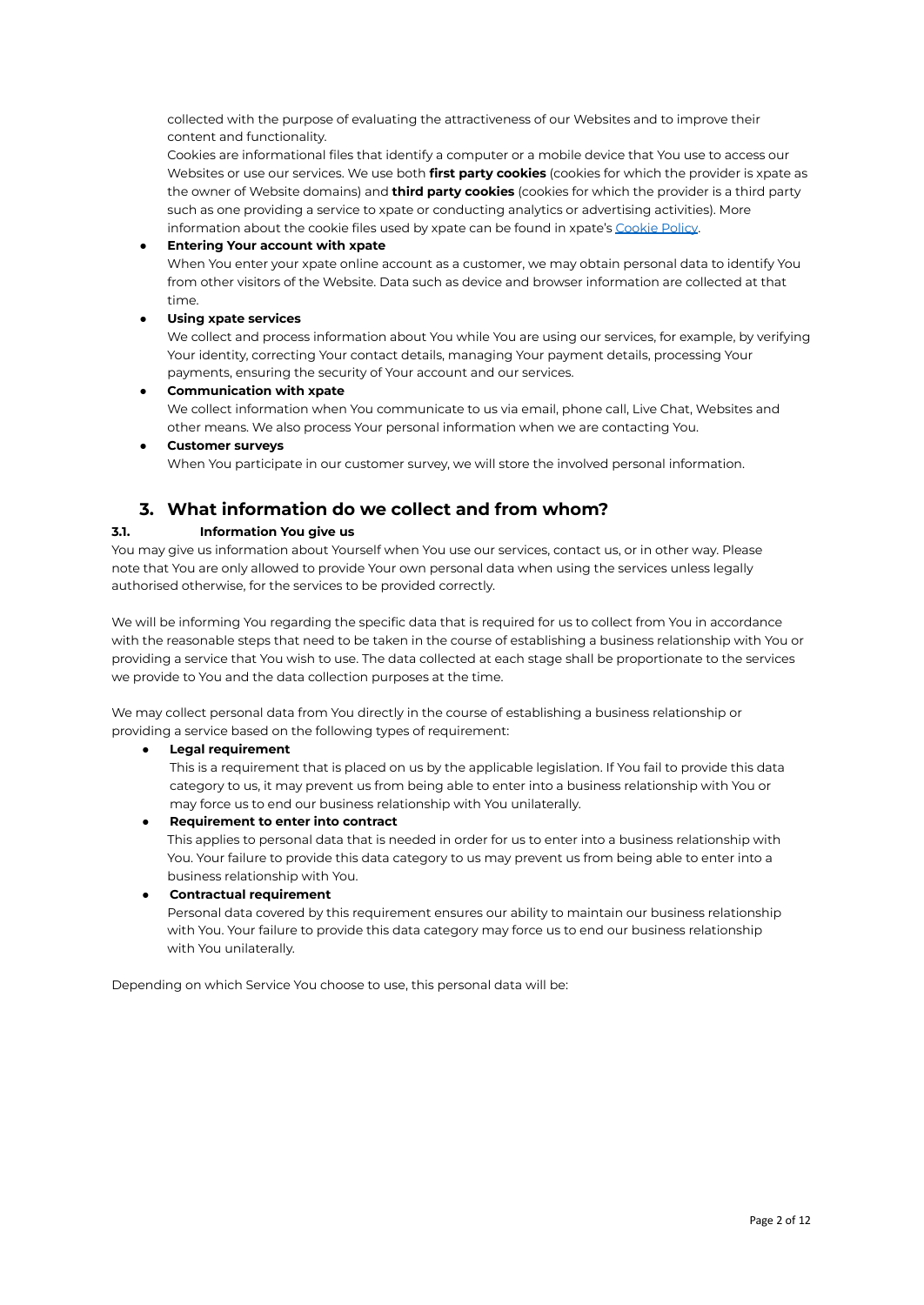| Personal data category                                                                                                                                                                                                                                                                                                                                                | <b>Requirement for You to</b><br>provide the personal<br>data category to us          |
|-----------------------------------------------------------------------------------------------------------------------------------------------------------------------------------------------------------------------------------------------------------------------------------------------------------------------------------------------------------------------|---------------------------------------------------------------------------------------|
| <b>Contact- and identification information</b> – name, date of<br>birth, gender, national ID number, title, billing and shipping<br>address, email address, mobile phone number, nationality,<br>salary, employment and employment history, audio<br>recordings, photos and video recordings of You and Your ID<br>card, residential address proof documentation etc. | Legal requirement<br>Requirement to enter<br>into contract<br>Contractual requirement |
| <b>Payment information</b> – credit and debit card data (card<br>number, validity date, and CVV code), bank account number,<br>e-wallet number etc.                                                                                                                                                                                                                   | Legal requirement<br>Contractual requirement                                          |
| <b>Special categories of data</b> – gender, biometric data (video,<br>photo etc.)                                                                                                                                                                                                                                                                                     | Legal requirement<br>Contractual requirement                                          |

You may, at Your sole discretion, choose to provide us with additional information about You which constitutes "special categories" of personal data according to the UK GDPR and the EU GDPR, including e.g. data revealing religious, political or philosophical beliefs, trade union membership, or data concerning health, sex life or sexual orientation. We will never require this additional information from You in order to provide You with our Services. Providing us with this additional information will be strictly voluntary and based on Your explicit consent. Please see sections 9 and 10.7 of the present Policy for information about how You can revoke Your consent.

You can at any time change Your profile information such as Your contact information and other editable settings. This can be done by contacting us.

#### **3.2. Information we collect about You from third parties**

We may collect Your personal data in the course of establishing a business relationship or providing a service from or with the help of the categories of third parties listed below. Exactly which third parties are involved and for which purposes will depend on which service You use; therefore, collection of data from third parties is

subject to section 4. Purpose and legal basis of personal data processing of the present Policy.

When we collect Your personal data from or via third parties, we take all reasonable contractual, legal, technical, and organisational measures to ensure that Your personal data is processed with an adequate level of protection and in accordance with applicable law. The data collected shall be proportionate to the services we provide to You and the data collection purposes at any given time.

- Suppliers and subcontractors that we use for the fulfillment of our commitments arising from the provision our services to You such as communications service providers, IT service providers, payment service providers and financial institutions when provision of our service to You requires involvement of such providers
- Outsourced service providers that we use for the provision of our services including but not limited to identity verification services, fraud prevention services, money laundering prevention services
- xpate group Your information may be shared with companies within the xpate group, based on xpate's legitimate interest to conduct its business.
- Third parties taking legal actions in connection with debt collection on our behalf (for instance, debt collectors, lawyers, court bailiffs, insolvency administrators and other persons acting in accordance with the applicable laws)
- Our legal, accounting and auditing service providers
- Government authorities and institutions, regulators, law enforcement bodies
- Government information systems such as population registers, state social insurance agencies etc. in accordance with the applicable legislation
- 3rd parties that You ask us to disclose or consent to us disclosing Your personal data to
- Your legal representative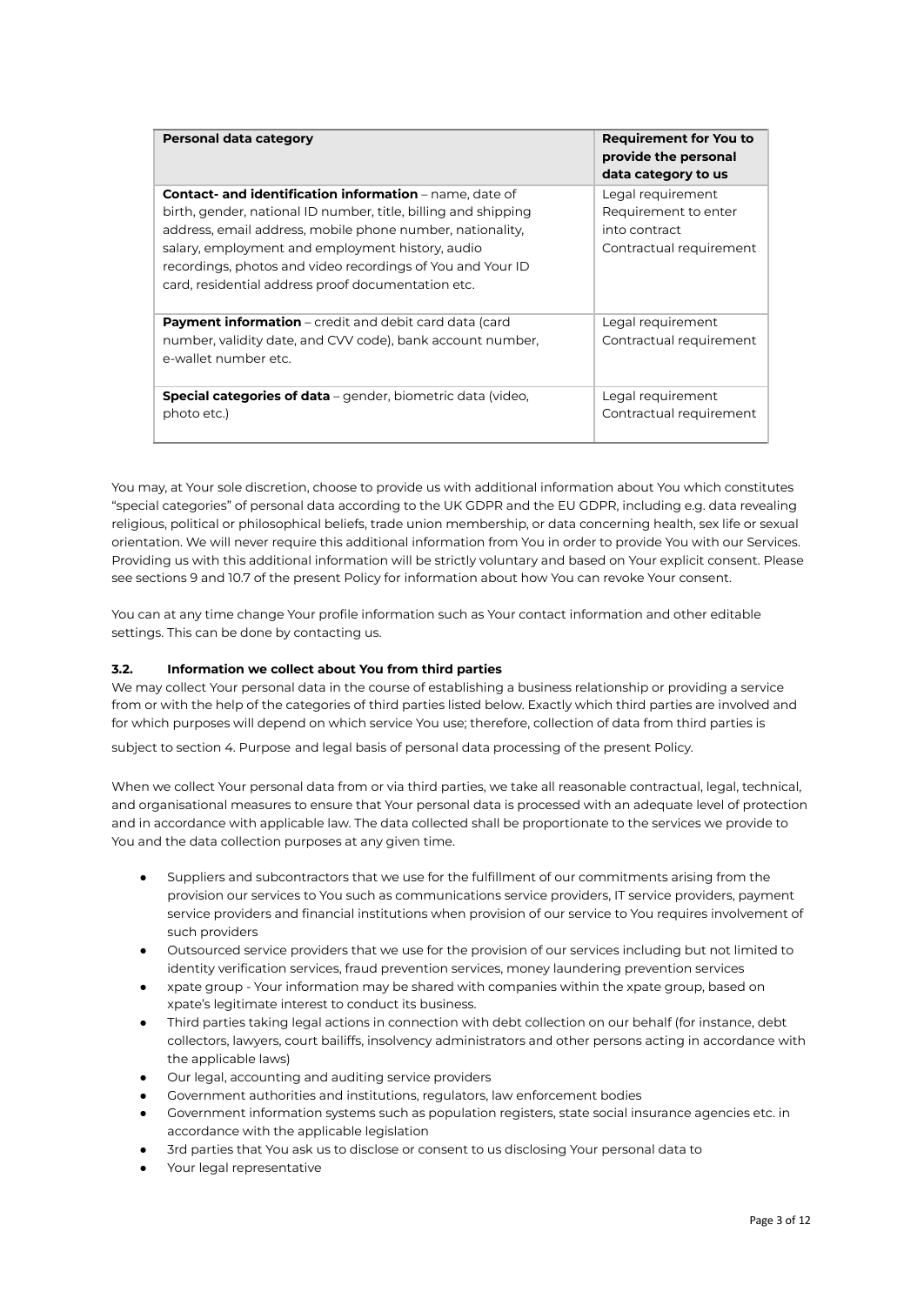- Social networks
- Public information sources

Depending on which services You choose to use, we may collect the following information about You in the course of the business reilationship, either ourselves or via third parties (for example, credit and fraud prevention agencies, products/services, or public databases):

- **Contact and identification information** audio recordings, photos and video recordings of You and Your ID card etc.
- **Biometric information** video, photo data of You that is collected during Your identity verification when using our services and may be processed via our specialized service providers
- **Information on orders** details about the goods/services You purchase or order including, for example, type of goods or shipment tracking number
- **Financial information** financial information collected from third parties such as Your income, potential credit commitments, negative payment remarks etc.
- **Transaction information** xpate saves Your information such as transaction type, transaction amount, Your identifying information (such as IBAN, name, email, address) for the purpose of implementing Company's services
- **Information about the interaction between You and xpate** how You use the services, including information on outstanding and historical debts; technical data such as page response times, download errors, personal preferences; Your interactions with our customer service, etc.
- **Recorded conversations** we record telephone conversations if You call our customer service and web-site chats, and sometimes when we call You, if we inform You about this at the start of the call.
- **Device information** e.g. IP address, language settings, browser settings, time zone settings, operating system and platform and screen resolution.
- **Information from external sanctions lists and PEP lists** we may screen Your information against lists of persons subject to sanctions, and lists of persons who are Politically Exposed Persons. These lists include information such as name, date of birth, place of birth, occupation or position and reason for being listed.
- **Service-specific information** in order to provide You with some of our services we may collect and process additional personal data that is not covered by the above categories.

## **4. Purpose and legal basis of personal data processing**

## **4.1. General information on purpose**

xpate must have a legal basis (a valid legal reason) for processing Your personal information A valid legal basis can be any of the following:

#### **● Fulfil contractual obligations**

We need certain personal information to provide our services and cannot provide them without this information.

#### **● Comply with laws**

In some cases, xpate have a legal responsibility to collect and store Your personal information (for example, under money-laundering laws we must hold certain information about our customers).

## **● Legitimate interests**

xpate sometimes collect and use Your personal information, or share it with other organizations, because we or they have a legitimate reason to have it and this is reasonable when balanced against Your right to privacy.

**● Consent**

Where You've agreed to xpate collecting Your information, for example, by using xpate Websites or when You have ticked a box to indicate You are happy for us to use Your personal information in a certain way.

#### 4.2. What personal data do we process, for what purpose, and why is it lawful for us to do so?

Depending on which services You use, xpate may process Your personal data for the purposes listed below, based on the legal bases stated for each respective purpose.

| <b>Purpose of the processing</b>   | Personal data                     | Legal basis for the processing  |
|------------------------------------|-----------------------------------|---------------------------------|
| Administer the customer            | Contact- and identification       | Fulfill contractual obligations |
| relationship with You in different | information, payment information, |                                 |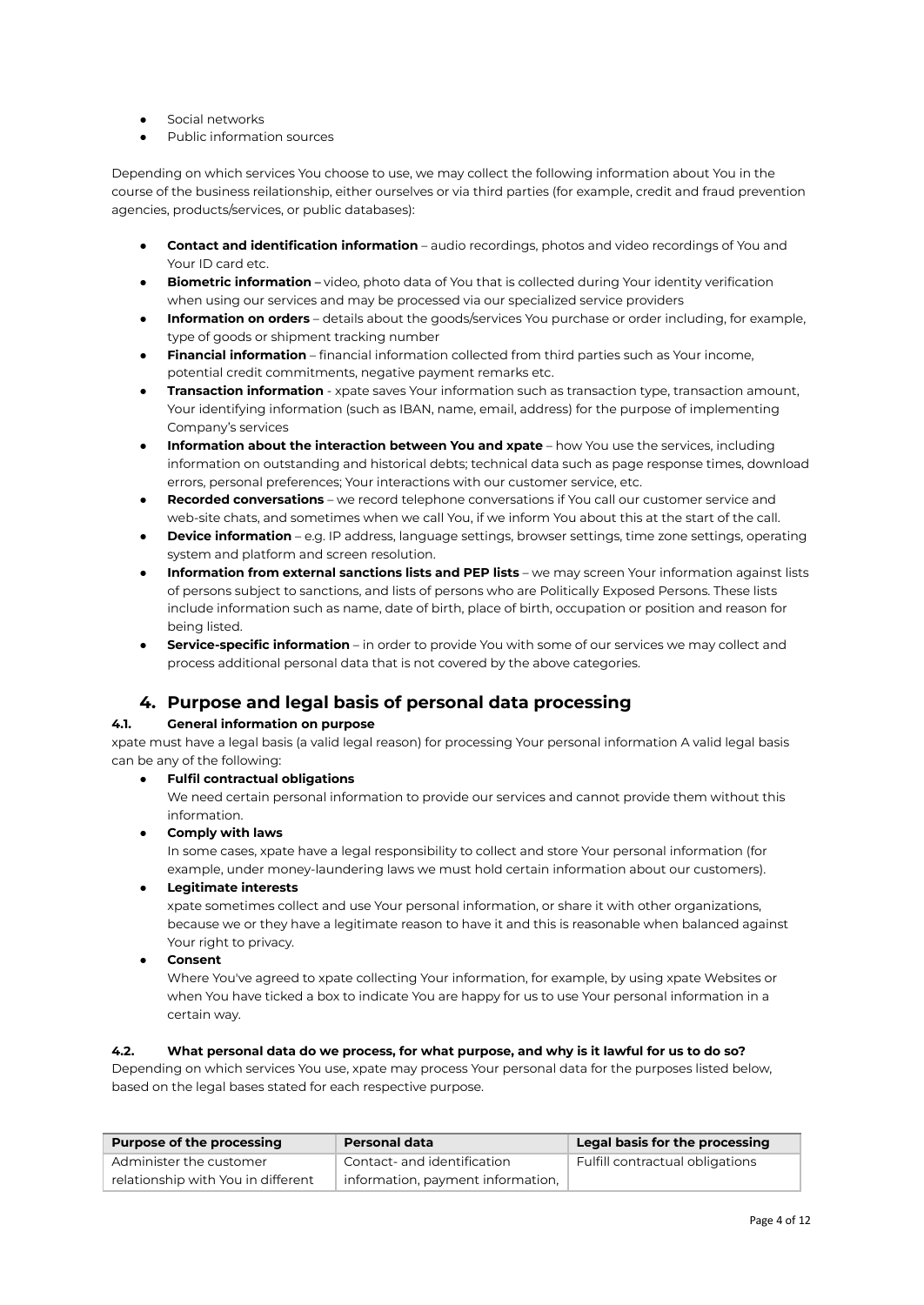| ways, for example to process Your                          | information on goods/services,                      |                                                                      |
|------------------------------------------------------------|-----------------------------------------------------|----------------------------------------------------------------------|
| payment                                                    | financial information, information                  |                                                                      |
|                                                            | about interaction between You                       |                                                                      |
|                                                            | and xpate, information about the                    |                                                                      |
|                                                            | interaction between You and                         |                                                                      |
|                                                            | products/services, device                           |                                                                      |
|                                                            | information, and service-specific                   |                                                                      |
|                                                            | information                                         |                                                                      |
| Create and send information to                             | Contact- and identification                         | Fulfill contractual obligations                                      |
| You in electronic format                                   | information, payment information,                   |                                                                      |
| (non-marketing)                                            | information on goods/services,                      |                                                                      |
|                                                            | financial information, information                  |                                                                      |
|                                                            | about interaction between You                       |                                                                      |
|                                                            | and xpate, device information, and                  |                                                                      |
|                                                            | service-specific information                        |                                                                      |
| Assess which is the most suitable                          | Contact- and identification                         | xpate has a legitimate interest in                                   |
| way to contact You to inform You                           | information, financial information                  | being able to contact You in the                                     |
| about outstanding matters                                  | (if we have this available) and                     | most effective way                                                   |
|                                                            | information about the interaction                   |                                                                      |
|                                                            | between You and xpate                               | We ensure that the processing                                        |
|                                                            |                                                     | performed for this purpose is                                        |
|                                                            |                                                     | necessary for fulfilling our                                         |
|                                                            |                                                     | legitimate interest, and that our                                    |
|                                                            |                                                     | interest outweighs Your interest in                                  |
|                                                            |                                                     | not having Your personal data                                        |
|                                                            |                                                     | processed for this purpose                                           |
| Conduct customer satisfaction                              | Contact- and identification                         | xpate has a legitimate interest in                                   |
| surveys regarding our Services (for                        | information, information on                         | conducting customer satisfaction                                     |
| example, after You have contacted                          | goods/services, information about                   | surveys                                                              |
| xpate's customer service) via                              | interaction between You and                         |                                                                      |
| email, sms, phone or through                               | xpate, and information about the                    | We ensure that the processing                                        |
| other means                                                | interaction between You and                         | performed for this purpose is                                        |
|                                                            | products/services                                   | necessary for fulfilling our                                         |
| You can object to this at any time.                        |                                                     | legitimate interest, and that our                                    |
| You will also be informed about                            |                                                     | interest outweighs Your interest in                                  |
| Your right to opt-out from these                           |                                                     | not having Your personal data                                        |
| communications every time Your                             |                                                     | processed for this purpose                                           |
| email or phone number is used for                          |                                                     |                                                                      |
| this purpose                                               |                                                     |                                                                      |
| Carry out AML checks                                       | Contact- and identification                         | Comply with laws                                                     |
|                                                            | information, biometric                              |                                                                      |
|                                                            | information, financial information,                 |                                                                      |
|                                                            | information about interaction                       |                                                                      |
|                                                            | between You and xpate                               |                                                                      |
| Prevent IT attacks (for example                            | Contact- and identification                         | xpate has a legitimate interest in                                   |
| DDoS attacks) toward xpate's                               | information, information about                      | keeping our Services safe and                                        |
| services, as part of our efforts to                        | interaction between You and                         | secure                                                               |
| keep our services safe and secure                          | xpate, information about the                        |                                                                      |
|                                                            | interaction between You and                         | We ensure that the processing                                        |
|                                                            |                                                     |                                                                      |
|                                                            | products/services, as well as device<br>information | performed for this purpose is                                        |
|                                                            |                                                     | necessary for fulfilling our                                         |
|                                                            |                                                     | legitimate interest, and that our                                    |
|                                                            |                                                     | interest outweighs Your interest in                                  |
|                                                            |                                                     | not having Your personal data<br>processed for this purpose          |
|                                                            |                                                     |                                                                      |
| Improve our services, training and                         | Recorded telephone<br>conversations, web chat       | xpate has a legitimate interest in<br>improving our services, and in |
| quality assurance, as well as<br>documenting what has been | discussions                                         | conducting training and quality                                      |
| discussed and decided between                              |                                                     | assurance                                                            |
|                                                            |                                                     |                                                                      |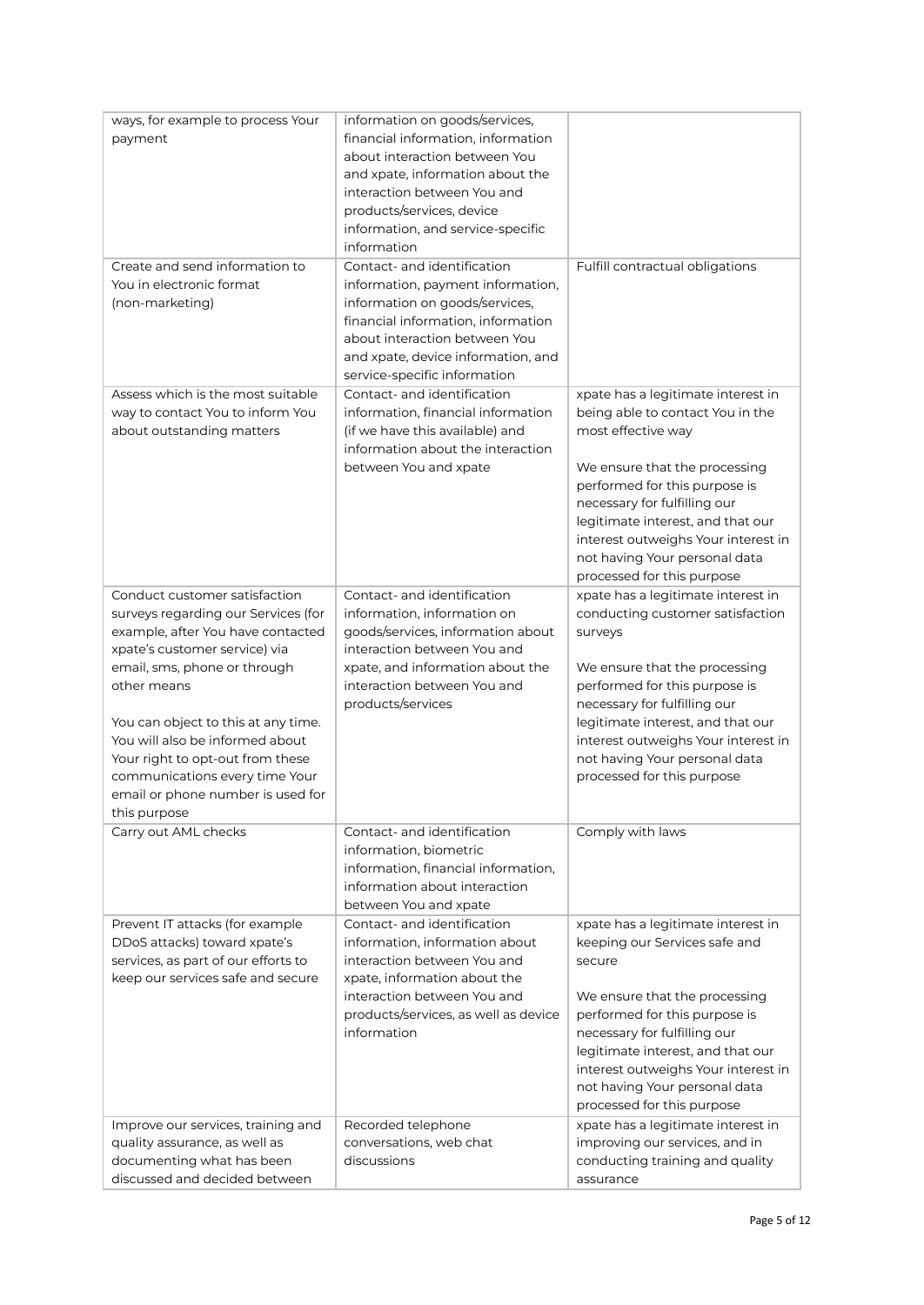| You and xpate                                                                                                                                                                                        |                                                                                                                                                                                                                                                                                                                                                                   | We ensure that the processing<br>performed for this purpose is<br>necessary for fulfilling our<br>legitimate interest, and that our<br>interest outweighs Your interest in<br>not having Your personal data<br>processed for this purpose                                                                                                                                                                                                                                                                                                                                       |
|------------------------------------------------------------------------------------------------------------------------------------------------------------------------------------------------------|-------------------------------------------------------------------------------------------------------------------------------------------------------------------------------------------------------------------------------------------------------------------------------------------------------------------------------------------------------------------|---------------------------------------------------------------------------------------------------------------------------------------------------------------------------------------------------------------------------------------------------------------------------------------------------------------------------------------------------------------------------------------------------------------------------------------------------------------------------------------------------------------------------------------------------------------------------------|
| Transfer Your data to<br>products/services, suppliers and<br>other recipients                                                                                                                        | All of the personal data categories<br>under Section 3.                                                                                                                                                                                                                                                                                                           | Varies depending on recipients, for<br>example, xpate has a legitimate<br>interest to use suppliers to provide<br>its services, and we may have legal<br>obligations to share data with<br>authorities. Data sharing with<br>payment service providers and<br>international payment systems is<br>necessary to carry out the<br>payment contract with You                                                                                                                                                                                                                       |
| Carry out risk analysis, fraud<br>prevention and risk management<br>(for example, through verifying<br>Your identity and carry out checks<br>with fraud prevention agencies<br>and similar agencies) | Contact- and identification<br>information, biometric<br>information, payment information,<br>information on goods/services,<br>financial information, information<br>about interaction between You<br>and xpate, information about the<br>interaction between You and the<br>products/services, special<br>categories of personal data and<br>device information | xpate and other parties (foremost,<br>our customers) have a legitimate<br>interest in risk management of<br>xpate's business, for example,<br>handling fraud risk<br>We ensure that the processing<br>performed for this purpose is<br>necessary for fulfilling our<br>legitimate interest, and that our<br>interest outweighs Your interest in<br>not having Your personal data<br>processed for this purpose<br>xpate also has a legal obligation to<br>establish its customers' identities<br>Special categories of data are<br>processed based on Your explicit<br>consent. |
| Perform debt collection services,<br>i.e. to collect and sell debt.                                                                                                                                  | Contact- and identification<br>information, information on<br>goods/services, financial<br>information, information about<br>interaction between You and<br>xpate, information about the<br>interaction between You and the<br>products/services                                                                                                                  | xpate has a legitimate interest in<br>collecting and selling debt<br>We ensure that the processing<br>performed for this purpose is<br>necessary for fulfilling our<br>legitimate interest, and that our<br>interest outweighs Your interest in<br>not having Your personal data<br>processed for this purpose                                                                                                                                                                                                                                                                  |

## **Product improvement and research**

| <b>Purpose of the processing</b> | <b>Personal data</b>               | Legal basis for the processing     |
|----------------------------------|------------------------------------|------------------------------------|
| Anonymise Your personal data for | Contact- and identification        | xpate has a legitimate interest in |
| product development in order to  | information, payment information,  | anonymizing Your personal data     |
| analyse customer behaviour       | information on goods/services.     | for product development in order   |
|                                  | financial information, information | to analyse customer behaviour      |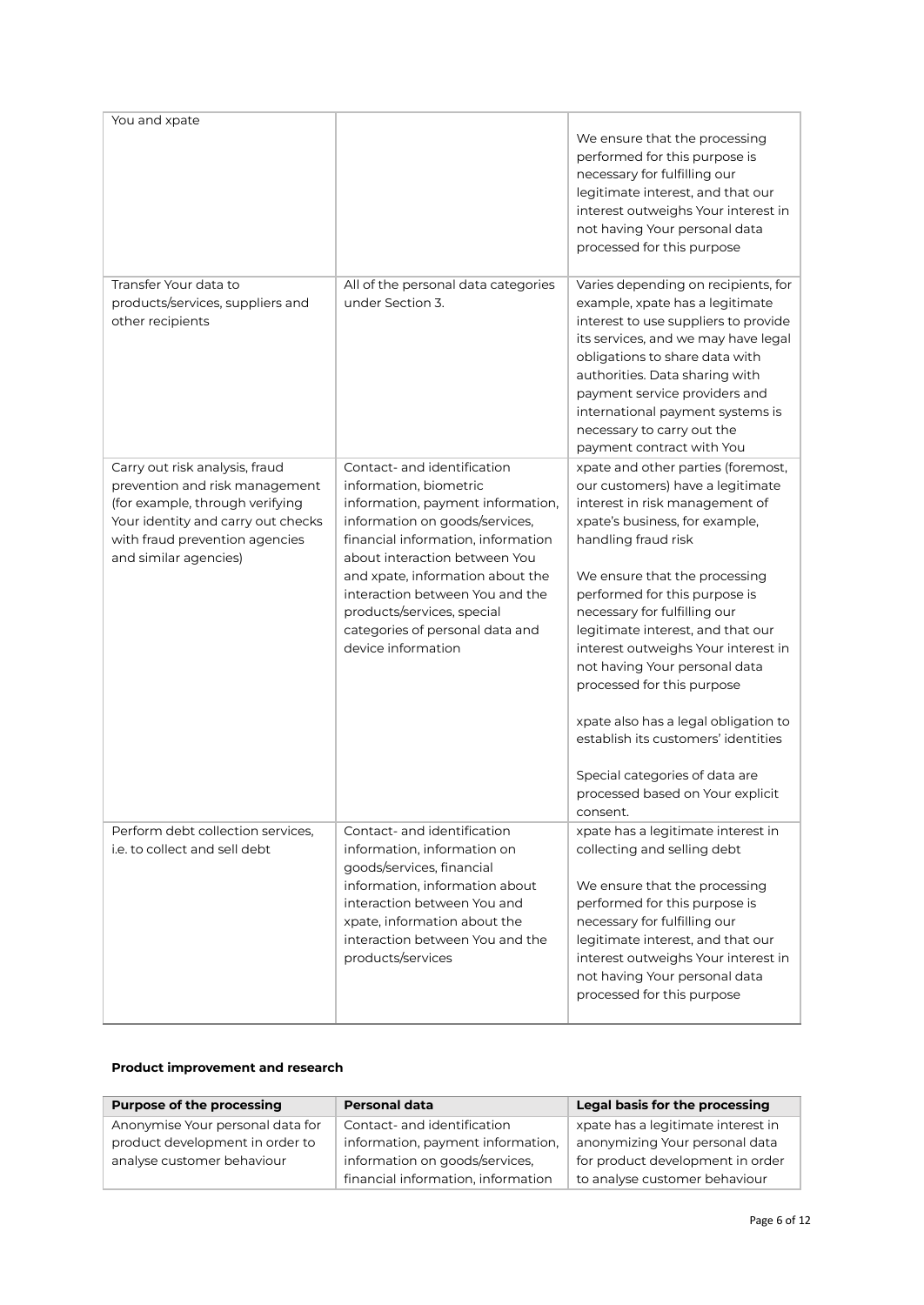|                                                                                                                            | about interaction between You<br>and xpate, information about the<br>interaction between You and the<br>products/services, device<br>information, and service-specific<br>information                                                                                                                                                                                                            | We ensure that the processing<br>performed for this purpose is<br>necessary for fulfilling our<br>legitimate interest, and that our<br>interest outweighs Your interest in<br>not having Your personal data<br>processed for this purpose                                                                                                                     |
|----------------------------------------------------------------------------------------------------------------------------|--------------------------------------------------------------------------------------------------------------------------------------------------------------------------------------------------------------------------------------------------------------------------------------------------------------------------------------------------------------------------------------------------|---------------------------------------------------------------------------------------------------------------------------------------------------------------------------------------------------------------------------------------------------------------------------------------------------------------------------------------------------------------|
| Perform data analysis for product<br>improvement and product testing<br>(for example, to improve risk and<br>fraud models) | Contact- and identification<br>information, payment information,<br>information on goods/services,<br>financial information, information<br>about interaction between You<br>and xpate, information about the<br>interaction between You and the<br>products/services, device<br>information, information from<br>external sanctions lists and PEP<br>lists, and service-specific<br>information | xpate has a legitimate interest in<br>performing data analysis for<br>product improvement and<br>product testing<br>We ensure that the processing<br>performed for this purpose is<br>necessary for fulfilling our<br>legitimate interest, and that our<br>interest outweighs Your interest in<br>not having Your personal data<br>processed for this purpose |
| Enable internal research and<br>creation of statistical models                                                             | Contact- and identification<br>information, payment information,<br>information on goods/services,<br>financial information, information<br>about interaction between You<br>and xpate, information about the<br>interaction between You and the<br>products/services, device<br>information, and service-specific<br>information                                                                | xpate has a legitimate interest in<br>enabling internal research and to<br>create statistical models<br>We ensure that the processing<br>performed for this purpose is<br>necessary for fulfilling our<br>legitimate interest, and that our<br>interest outweighs Your interest in<br>not having Your personal data<br>processed for this purpose             |

## **Compliance and to protect xpate from legal claims**

| <b>Purpose of the processing</b>                                                                                                          | <b>Personal data</b>                                                                                                                                                                                                                                                                                                                     | Legal basis for the processing                                             |
|-------------------------------------------------------------------------------------------------------------------------------------------|------------------------------------------------------------------------------------------------------------------------------------------------------------------------------------------------------------------------------------------------------------------------------------------------------------------------------------------|----------------------------------------------------------------------------|
| Comply with applicable laws, such<br>as anti-money laundering and<br>bookkeeping laws, and regulatory<br>capital adequacy requirements    | Contact- and identification<br>information, biometric<br>information, payment information,<br>information on goods/services,<br>financial information, information<br>about interaction between You<br>and xpate, information about the<br>interaction between You and the<br>products/services, device<br>information, information from | Comply with laws                                                           |
|                                                                                                                                           | external sanctions lists and PEP<br>lists, and service-specific<br>information                                                                                                                                                                                                                                                           |                                                                            |
| Perform screening against lists of<br>persons subject to sanctions, and<br>lists of persons who are Politically<br><b>Exposed Persons</b> | Contact- and identification<br>information, biometric<br>information, information from<br>external sanctions lists and PEP<br>lists                                                                                                                                                                                                      | Comply with laws                                                           |
| Protect xpate from legal claims,<br>and enforce xpate's legal rights                                                                      | All of the personal data categories<br>under section 3                                                                                                                                                                                                                                                                                   | xpate has a legitimate interest in<br>protecting itself from legal claims, |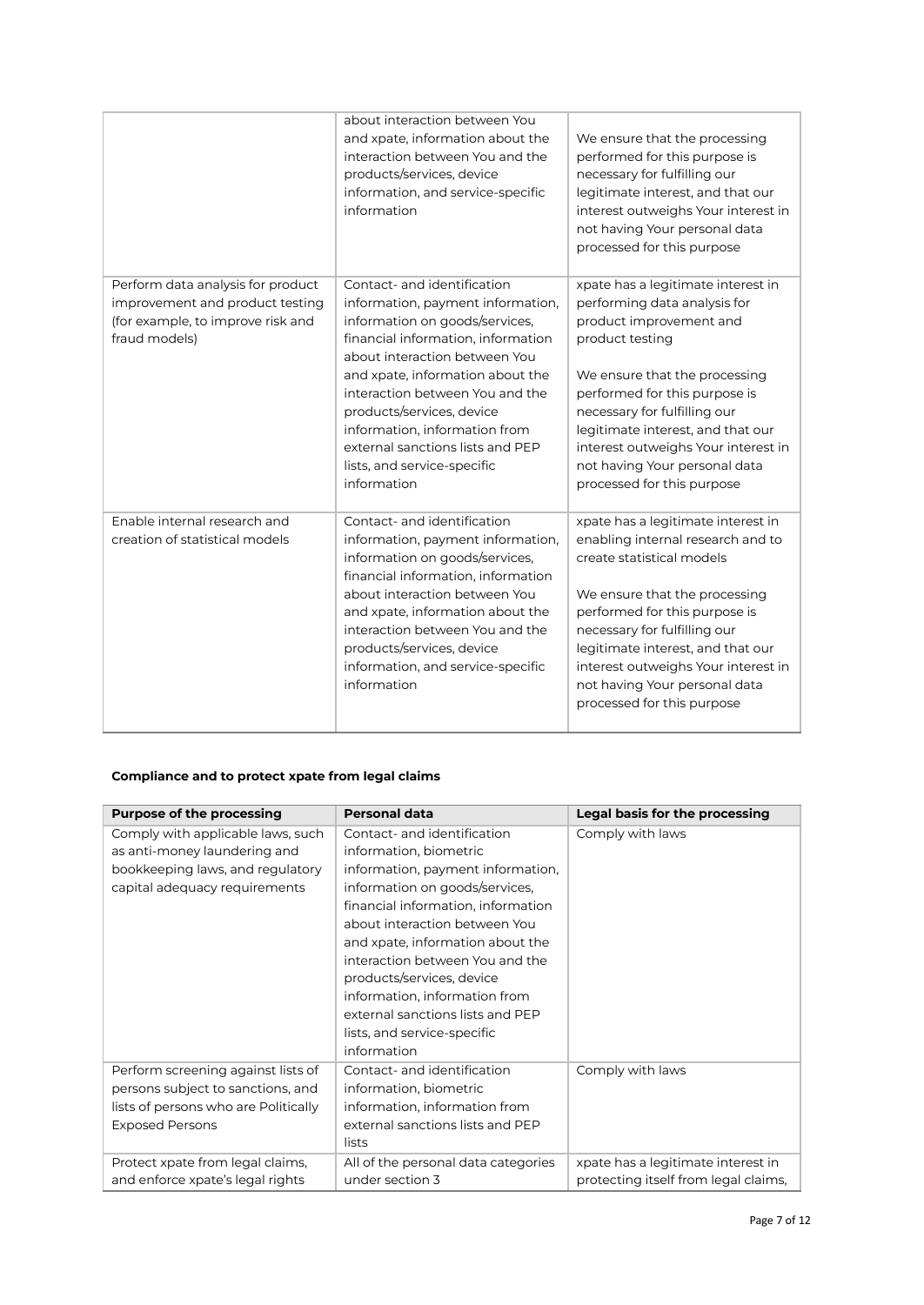| and in enforcing its legal rights                                                                                                   |
|-------------------------------------------------------------------------------------------------------------------------------------|
| We ensure that the processing<br>performed for this purpose is<br>necessary for fulfilling our<br>legitimate interest, and that our |
| interest outweighs Your interest in                                                                                                 |
| not having Your personal data                                                                                                       |
| processed for this purpose                                                                                                          |

## **To provide marketing**

| <b>Purpose of the processing</b>                                                                                            | <b>Personal data</b>                                                                                                                                                                                                                                                               | Legal basis for the processing                                                                                                                                                                                                                                                                                                                            |
|-----------------------------------------------------------------------------------------------------------------------------|------------------------------------------------------------------------------------------------------------------------------------------------------------------------------------------------------------------------------------------------------------------------------------|-----------------------------------------------------------------------------------------------------------------------------------------------------------------------------------------------------------------------------------------------------------------------------------------------------------------------------------------------------------|
| To provide marketing and offers<br>regarding our services to You<br>You may always opt out by                               | Contact- and identification<br>information, information about<br>interaction between You and<br>xpate, information about the                                                                                                                                                       | xpate has a legitimate interest in<br>providing marketing and offers to<br>You                                                                                                                                                                                                                                                                            |
| contacting us                                                                                                               | interaction between You and the<br>products/services, and<br>service-specific information                                                                                                                                                                                          | We ensure that the processing<br>performed for this purpose is<br>necessary for fulfilling our<br>legitimate interest, and that our<br>interest outweighs Your interest in<br>not having Your personal data<br>processed for this purpose                                                                                                                 |
| To decide which marketing to<br>provide to You. This processing<br>also ceases when You opt out from<br>receiving marketing | Contact- and identification<br>information, information on<br>goods/services, information about<br>interaction between You and<br>xpate, information about the<br>interaction between You and the<br>products/services, device<br>information, and service-specific<br>information | xpate has a legitimate interest in<br>deciding which marketing to<br>provide to You<br>We ensure that the processing<br>performed for this purpose is<br>necessary for fulfilling our<br>legitimate interest, and that our<br>interest outweighs Your interest in<br>not having Your personal data<br>processed for this purpose                          |
| To provide links that are sponsored<br>to products and services                                                             | Information on goods/services,<br>information about interaction<br>between You and xpate,<br>information about the interaction<br>between You and the<br>products/services, device<br>information, and service-specific<br>information                                             | xpate has a legitimate interest in<br>providing links that are sponsored<br>to promote its products/services<br>We ensure that the processing<br>performed for this purpose is<br>necessary for fulfilling our<br>legitimate interest, and that our<br>interest outweighs Your interest in<br>not having Your personal data<br>processed for this purpose |

# **5. Data retention periods**

We store Your personal data in accordance with the legal basis and purposes of processing the data. The data is destroyed when we no longer need it for the applicable purposes of processing. Principles that govern certain processing activities include the following:

● Personal data collected by us in accordance with the applicable Anti-Money Laundering laws and requirements is stored for a minimum of 5 years but not more than 10 years after the conclusion of the business relationship with You or after Your last transaction. The applicable retention period is extended in any of the following cases: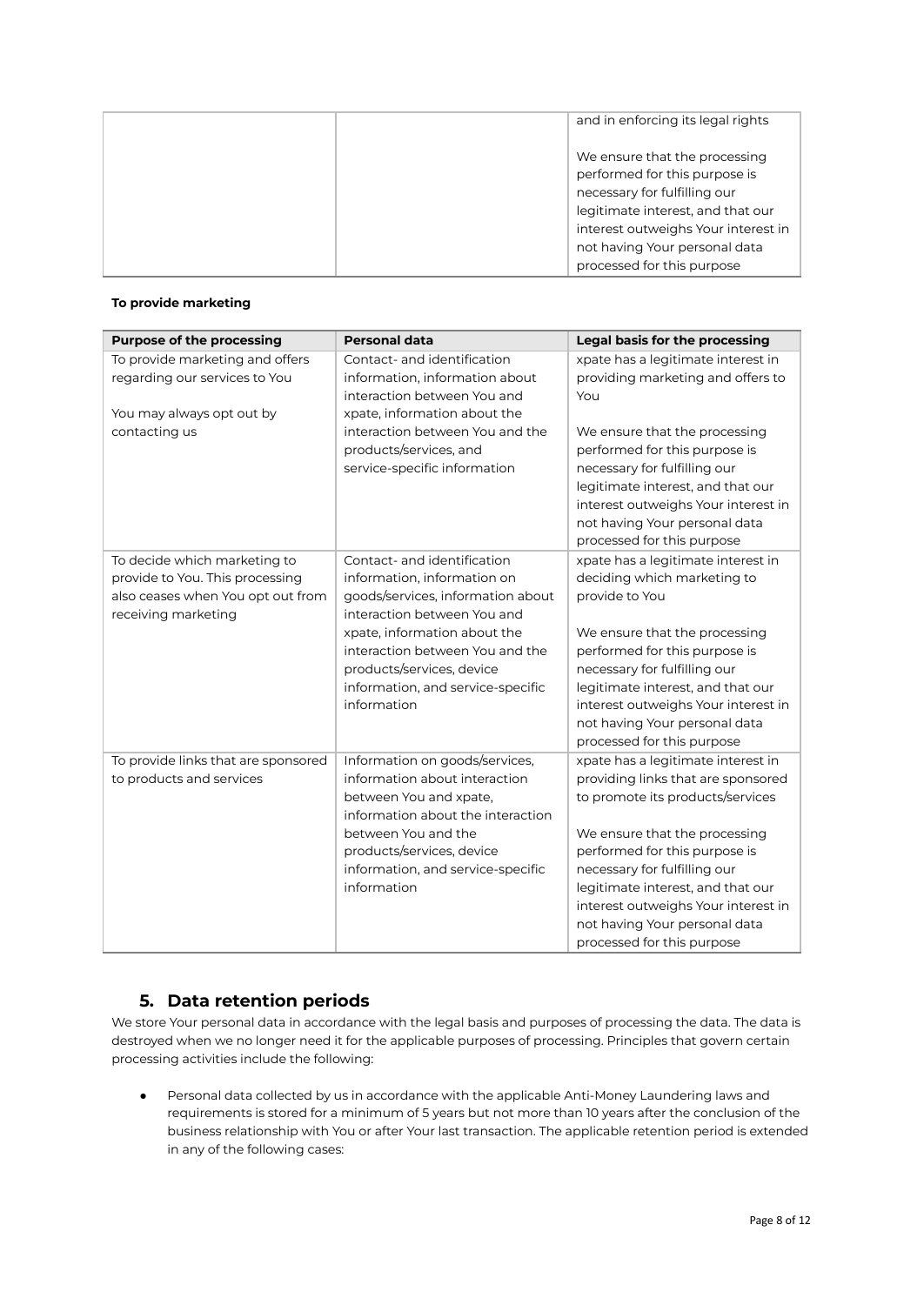- o We are required to retain the personal data under any enactment or for the purpose of court proceedings
- o You have given us Your consent to the retention of Your personal data or
- We have reasonable grounds for believing that the personal data needs to be retained for the purpose of legal proceedings
- Personal data included in service contracts concluded with us is stored for 10 years after the end of the contract.
- Personal data related to debt management is retained for up to 10 years after payment of the debt.
- Where processing of personal data is done for direct marketing purposes, personal data is stored until our business relationship with You ends or until You withdraw Your consent.
- Personal data may be retained due to other legal obligations applicable to us in accordance with the respective time frames related to those obligations.

# **6. xpate's profiling and automated decision making**

Profiling is any form of automated processing of personal data used to assess certain personal characteristics of You in particular to analyse or predict, for example, the economic situation, personal preferences, interests, place of residence. We use profiling based on the personal data we have about You in order to take individual or automated decisions about You, for the following purposes:

## **6.1. Decisions without legal or similarly significant effect**

xpate makes the following decisions without legal or similarly significant effects for You:

- Predicting what marketing content would be of interest to You. You can always object to this and deregister from the marketing and this profiling, by contacting us.
- Deciding on the most suitable way to contact You concerning outstanding debt.

## **6.2. Decisions with legal or similarly significant effect**

Automated decision making with legal effects, or automated decisions with similarly significant effect, means that some decisions in our services are solely based on automatic means, without any interaction from any of our employees, and carry a significant impact on You as a consumer with them. By making such decisions in an automated fashion, xpate increases objectivity and transparency in the decisions.

We use this type of automated decision making when we:

- Decide to approve Your application;
- Decide not to approve Your application;
- Decide whether You pose a fraud- or money laundering risk if our processing reveals that You display behaviour consistent with money laundering or fraudulent conduct, that Your behaviour is inconsistent with Your previous use of our services, or that You appear to have deliberately hidden Your true identity. xpate also checks whether or not a specific customer is listed on a sanctions list.

A record of any fraud or money laundering risk will be retained by the fraud prevention agencies, and may result in others refusing to provide services, financing or employment to You.

You always have the right to challenge an automated decision which carries a legal or similarly significant effect (together with the profiling connected to it), by contacting us using the contact channel offered by xpate for the relevant service or product, or the email given in section 1 of the present Policy. Upon your request, an xpate employee will then look at Your case.

# **7. Who might we share Your personal data with?**

We may share Your personal data with the categories of recipients listed below, for the purposes listed below. Exactly which recipients we share Your personal data with, and for which purposes, will depend on which service You use. When we share Your personal data, we take all reasonable contractual, legal, technical, and organisational measures to ensure that Your personal data is treated with an adequate level of protection and in accordance with applicable law.

xpate does not sell or rent any of the collected information to third parties. It will be used to process full service delivery.

#### **7.1. Suppliers and subcontractors**

xpate may share personal data with the suppliers and subcontractors we use in order to provide our Services to You. Suppliers and subcontractors are companies who are only entitled to process the personal data they receive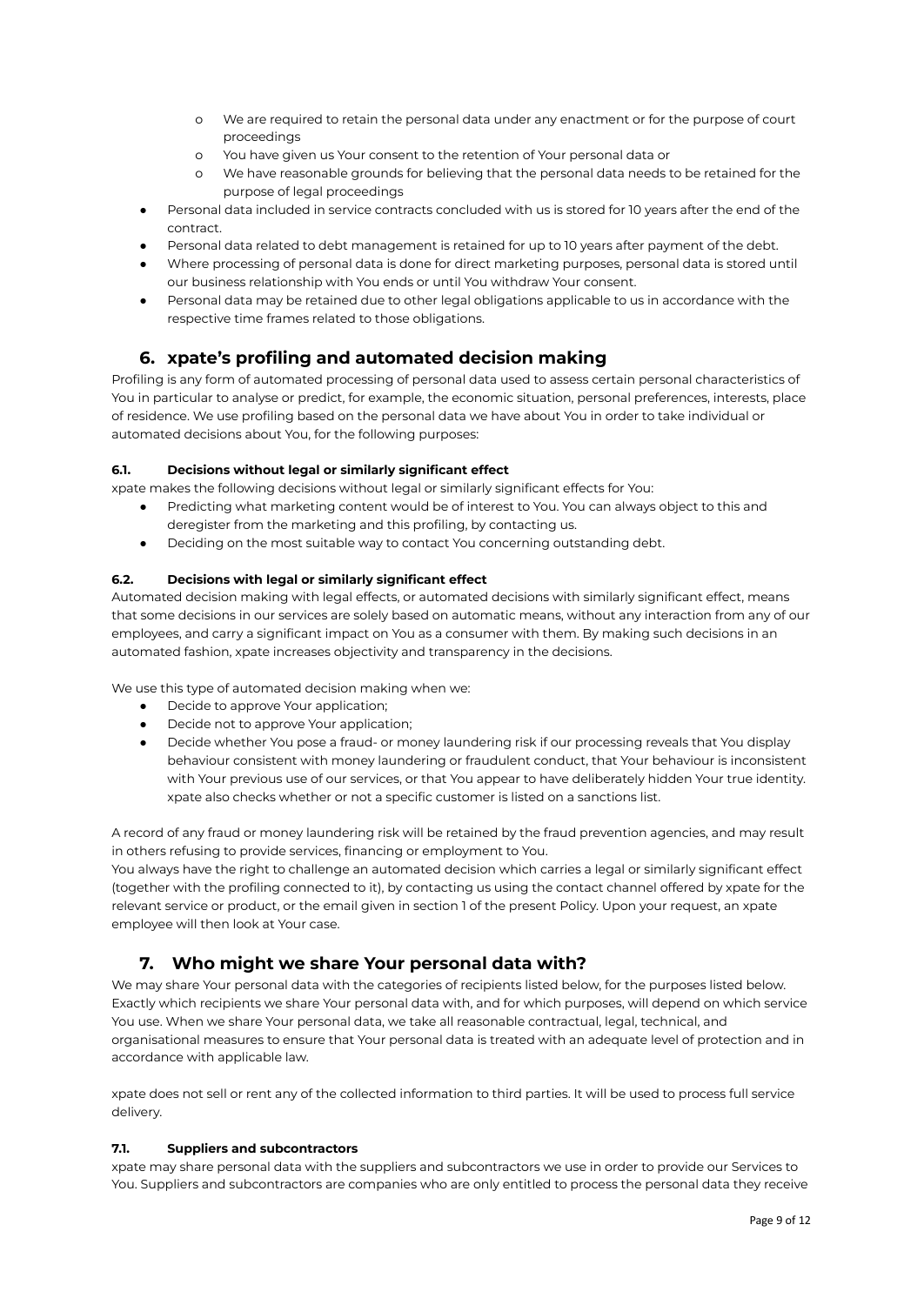from xpate on xpate's behalf. Examples of such suppliers and subcontractors are software- and data storage providers, security providers, compliance service providers, and business consultants.

## **7.2. Payment service providers ("PSPs") and financial institutions**

PSPs provide xpate with services for accepting and administrating electronic payments through a variety of payment methods including credit card, and bank-based payments such as direct debit, bank transfers, etc. Some PSPs also collect and use Your information independently in accordance with their own privacy notices. This is for example the case if You use a digital wallet.

In addition, xpate may share Your information with other financial institutions when You conduct transactions with Your account, in order to perform the transactions.

#### **7.3. Fraud prevention agencies and companies that supply identity lookups**

Your personal data may be shared with fraud prevention agencies and companies that supply identity lookups in order to verify Your identity, the accuracy of the data You have provided us with, and to prevent criminal activities.

Fraud prevention agencies can hold Your personal data for different periods of time. We and fraud prevention agencies may also enable law enforcement agencies to access and use Your personal data to detect, investigate and prevent crime.

#### **7.4. xpate group**

Your information may be shared with companies within the xpate group, based on xpate's legitimate interest to conduct its business.

#### **7.5. Social media companies**

If You contact us through social media such as Facebook or Twitter, Your data will be recorded and processed by those companies, in accordance with their privacy notices.

### **7.6. A person holding a power of attorney of Your affairs**

xpate will share Your data with a person holding a power of attorney from You, allowing the person holding the power of attorney to receive such data. This sharing will be done based on Your consent.

#### **7.7. Authorities**

xpate may disclose necessary information to authorities such as the police, tax agencies or other authorities if we are required to do so by law, or under some circumstances if You have requested us to do so or if it is required to administer tax deductions. One example of such legally required disclosures is disclosure for purposes of anti-money laundering and counter terrorist financing.

#### **7.8. Debt Collection Agencies and other outstanding claims**

xpate may share Your information when selling, or assigns to collect, unpaid debts to third parties, e.g. to debt collection agencies. This sharing of personal data is based on our legitimate interest in collecting and selling debts. The debt collection agencies or any other purchasers may process Your personal data in line with their own privacy notices, or on xpate's behalf.

If we need to transfer Your personal data to a third country (i.e. a country outside the UK or the EEA respectively), we will do it under one of the following conditions:

- The destination country has been recognised by the United Kingdom or the European Commission respectively as ensuring an adequate level of personal data protection (i.e. there is an "Adequacy decision" in relation to this country).
- Other appropriate safeguards exist for the data transfer (including but not limited to binding corporate rules, standard data protection clauses in the cooperation agreement or an approved code of conduct, in accordance with Article 46 of UK GDPR and EU GDPR).
- In the absence of the above safeguards, in cases allowed by the applicable legislation including if You have given Your explicit consent for the transfer or if the transfer is needed for:
	- o the performance of a contract between You and us,
	- conclusion or performance of a contract concluded in Your interest,
	- establishment, exercise or defense of legal claims,
	- important reasons of public interest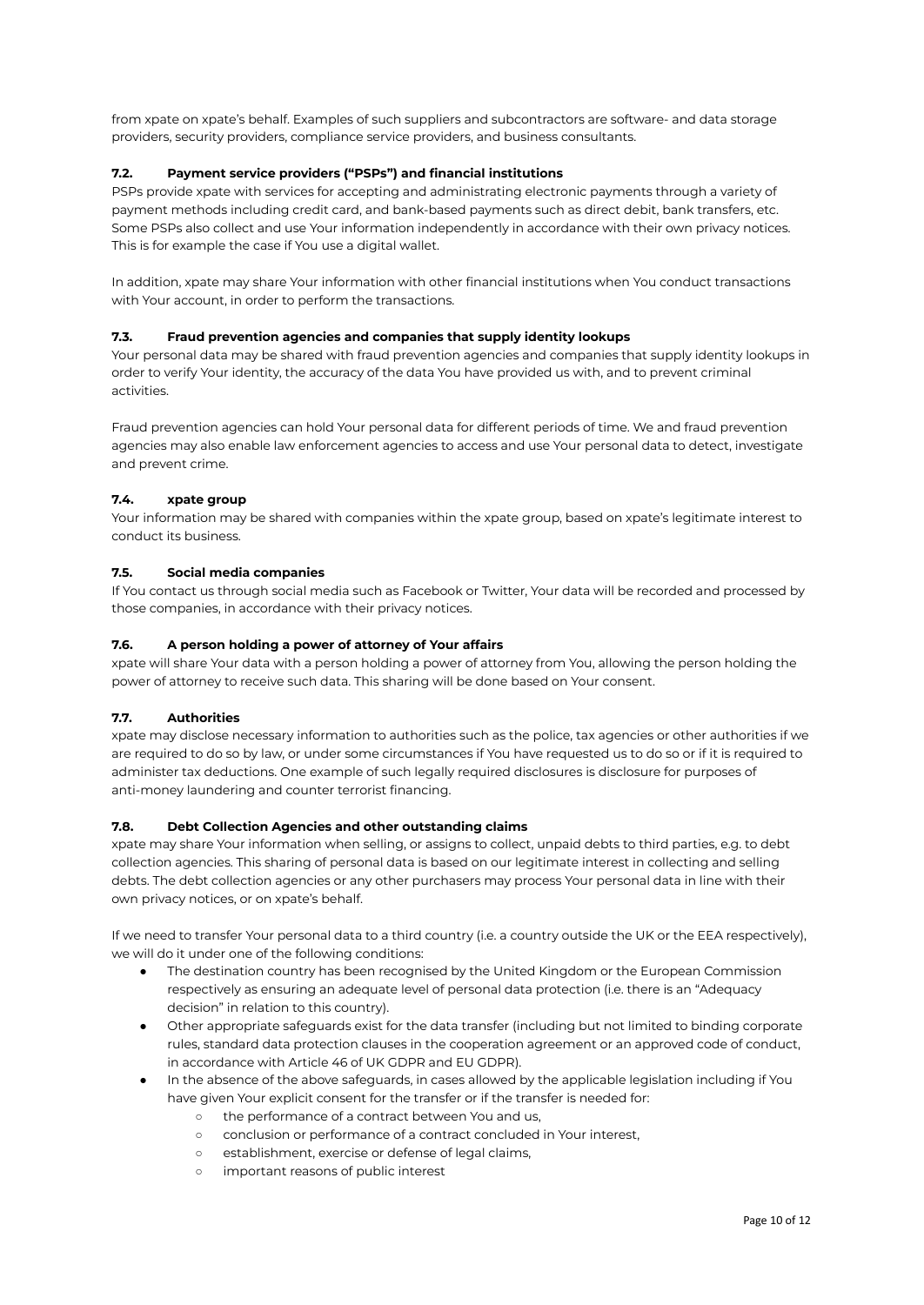You may request information regarding specific safeguards by contacting xpate using the contact details in section 1.

## **8. Data Security**

The security of Your data is important to the Company. xpate uses all the latest data protection tools with the highest standards in the market. Company provides the data only to those employees who need it to perform their activities. For higher level security, it is recommended to protect Your password, use the latest up-to-date browser while using xpate's services.

Any data and information provided to Company is encrypted using advanced technologies, and xpate's Websites and underlying services have security measures in place to protect against the loss, misuse and alteration of any data and information received by the Company.

## **9. Choices available to You**

You have choices when it comes to the privacy practices and communications described in this Privacy Policy. Many of the choices are explained when You sign up to or use the Company's services.

## **9.1. Choices relating to the Personal Data collection and use**

You may decline to provide personal data when requested. In this case, You might not be able to use crucial parts of xpate's services or become a customer. You also have the ability to avoid sharing information collected from the device You use while accessing xpate's Websites (including but not limited to location and usage data) and used by xpate through the settings of Your browser or device.

## **9.2. Choices relating to Cookies**

In accordance with the applicable personal data protection legislation, we can store **necessary cookies** on Your device if they are strictly necessary for the operation of our Websites. You cannot refuse to use the necessary and functional cookies when visiting xpate Websites since it is not possible to ensure the functioning of the Websites in their absence.

However, we also use **other types of cookies** to personalize content and ads, to provide social media features, and to analyze our traffic. We may share information about Your use of our site with our social media, advertising and analytics partners who may combine it with other information that You've provided to them or that they've collected from Your use of their services. Some cookies are placed by third party services that appear on our pages.

For such other types of cookies, we need your active consent. When accessing our Websites, You will be asked whether You consent to our use of non-essential cookies. You can at any time change or withdraw Your consent for these other types of cookies from the Cookie Policy on our Websites. You may also switch off cookies and other tracking technology in the browser's settings of Your device. However, if cookies are switched off, some services of our Websites may become unavailable if those particular cookies are essential for the correct functionality of the Website or the service in question

#### **9.3. Choices relating to communication**

The Company may send You advertisement about the services and products via including but not limited to email, text messages and push notifications. You may refuse or change preferences of these marketing communications in your xpate online account settings. Additionally, You may receive notifications with important information related to our business relationship with You and the provision of our services to You. These important communications may not be refused; however, You can choose the channel and format through which You prefer to receive these messages in Your online account or by contacting xpate.

#### **9.4. Change of Your personal data**

You can check the data You have provided to us at any time, and You can change it on Your account online or by contacting xpate.

# **10. Your data protection rights**

## **10.1. Right to be informed.**

You have the right to be informed about how we process Your information. We do this through this Privacy Policy, other information on our Websites, and by answering Your questions sent to us.